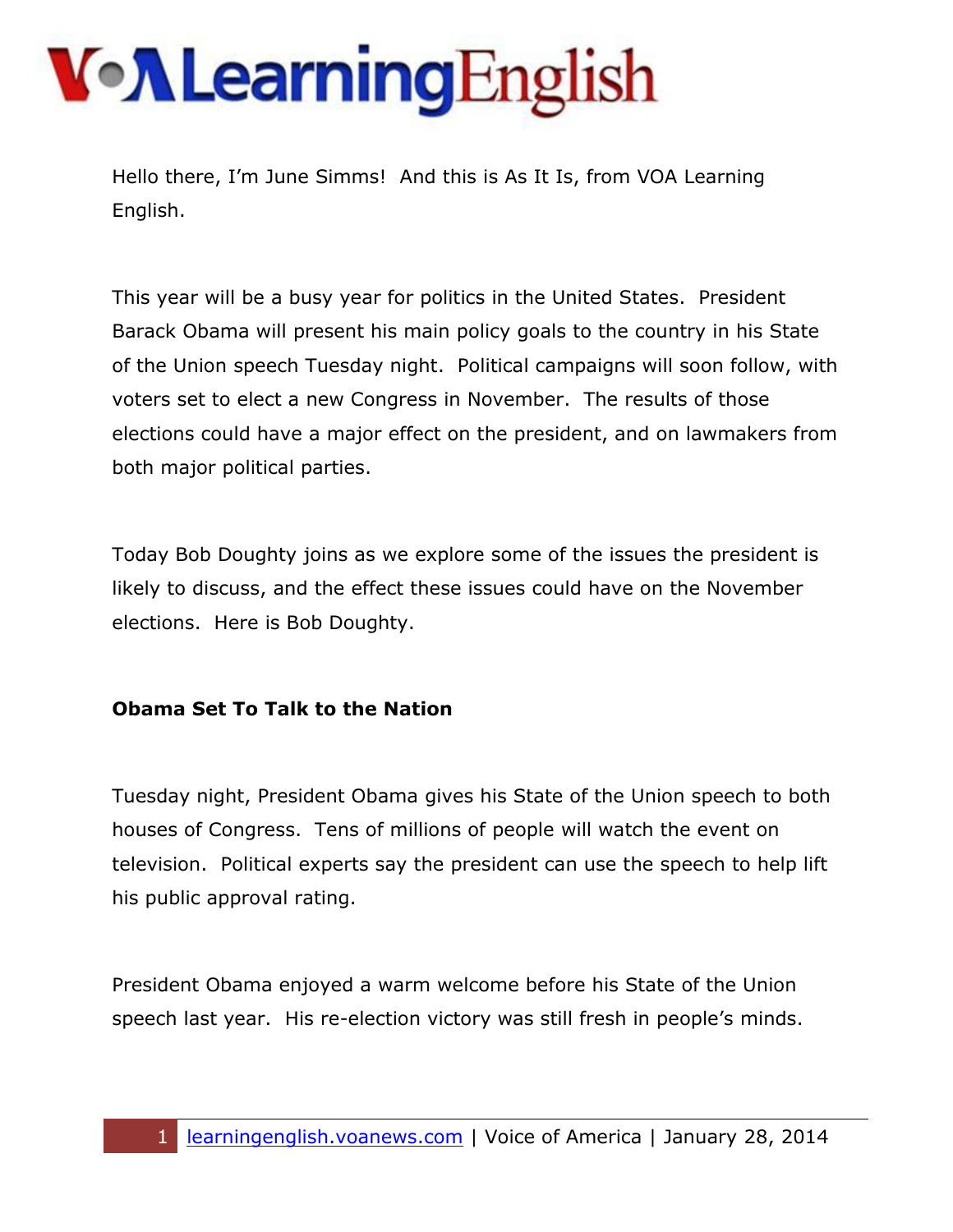"There is much progress to report."

But 2013 was a difficult year for the president. This was largely because of battles over the country's health care reform law, known as The Affordable Care Act. The administration had problems launching the health care reform program. And troubles with the government's health care website did little to help ease public concerns. Approval ratings for President Obama fell to new lows.

The latest national opinion survey found that 40 percent of those questioned approved of the job the president is doing. Fifty-four percent did not. Quinnipiac University carried out the study. Tim Malloy works with Quinnipiac. He says Mr. Obama received negative ratings on several important issues.

"The president remains in negative territory now on the economy, the federal budget as well as foreign policy. Registered voters in big numbers still give the president a 'thumbs down' on health care."

Ratings for the Democratic and Republican parties have not been much better. Congressional Democrats saw their approval ratings drop because of the health care debate. Political experts say the lower ratings could have a major effect on the elections in November.

Stuart Rothenberg is an independent political commentator.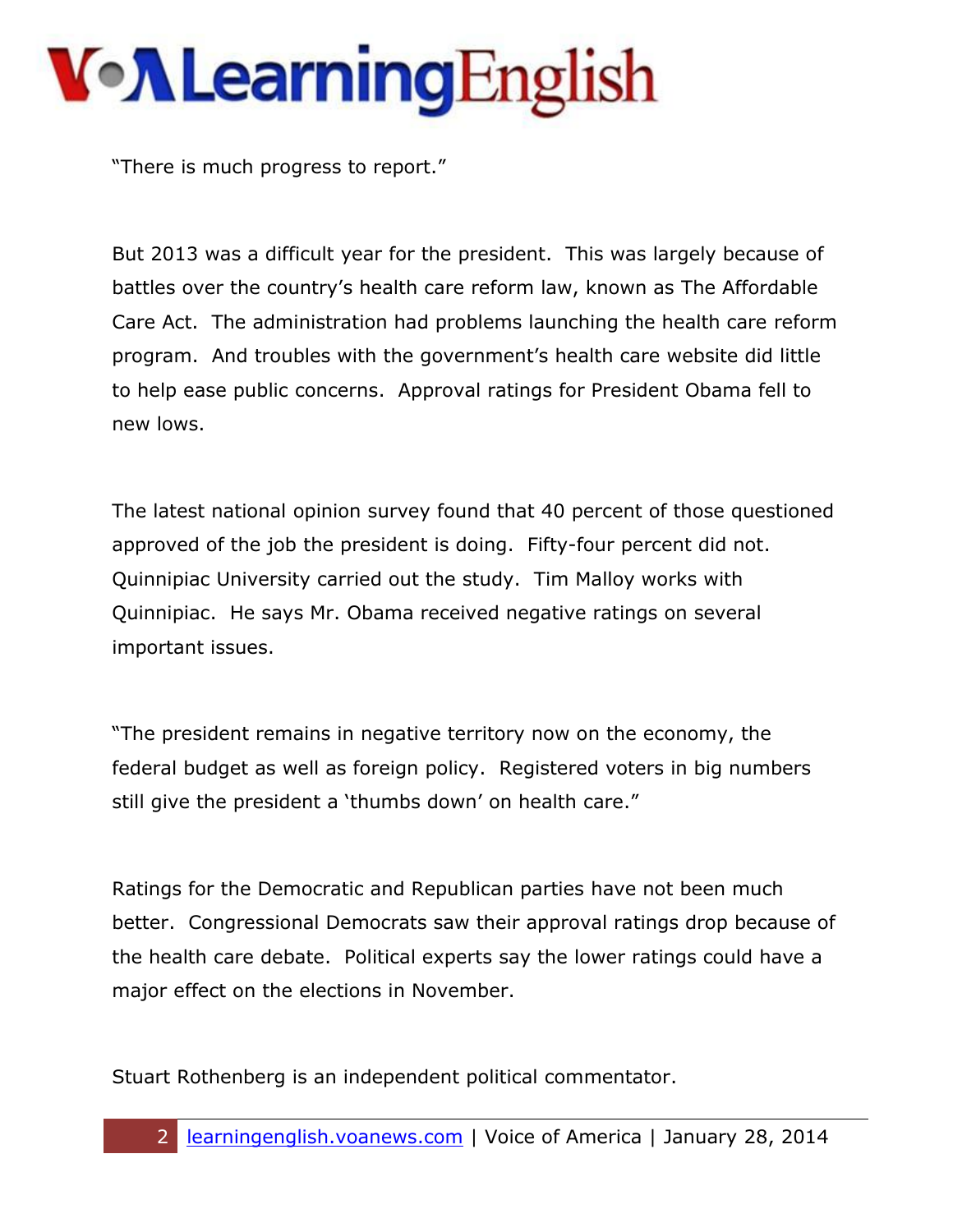"The problem is, all these Democrats supported and in most cases voted for Obamacare and so they are stuck with this and to the extent to which the president is weakened, the voters tend to say, I am going to send a message to Barack Obama. He is not on the ballot in the midterm. The only way they can do that is to vote against Democrats."

While the Democrats were blamed for problems with the health care law, many Americans blamed Republicans for forcing large parts of the federal government to close in October. The government was closed for 16 days. The shutdown shook the public's faith in Washington's ability to govern.

"This is not what the American people think is acceptable. They want us to try to solve problems and be practical, even if we can't get everything done."

Stuart Rothenberg says Republicans lawmakers remain on the defensive about that.

"The Republican brand is still terrible. People think the Republicans made a huge mistake shutting down the government and most Republican strategists will tell you they made a huge mistake."

#### **Obama Looks for a Political Revival in 2014**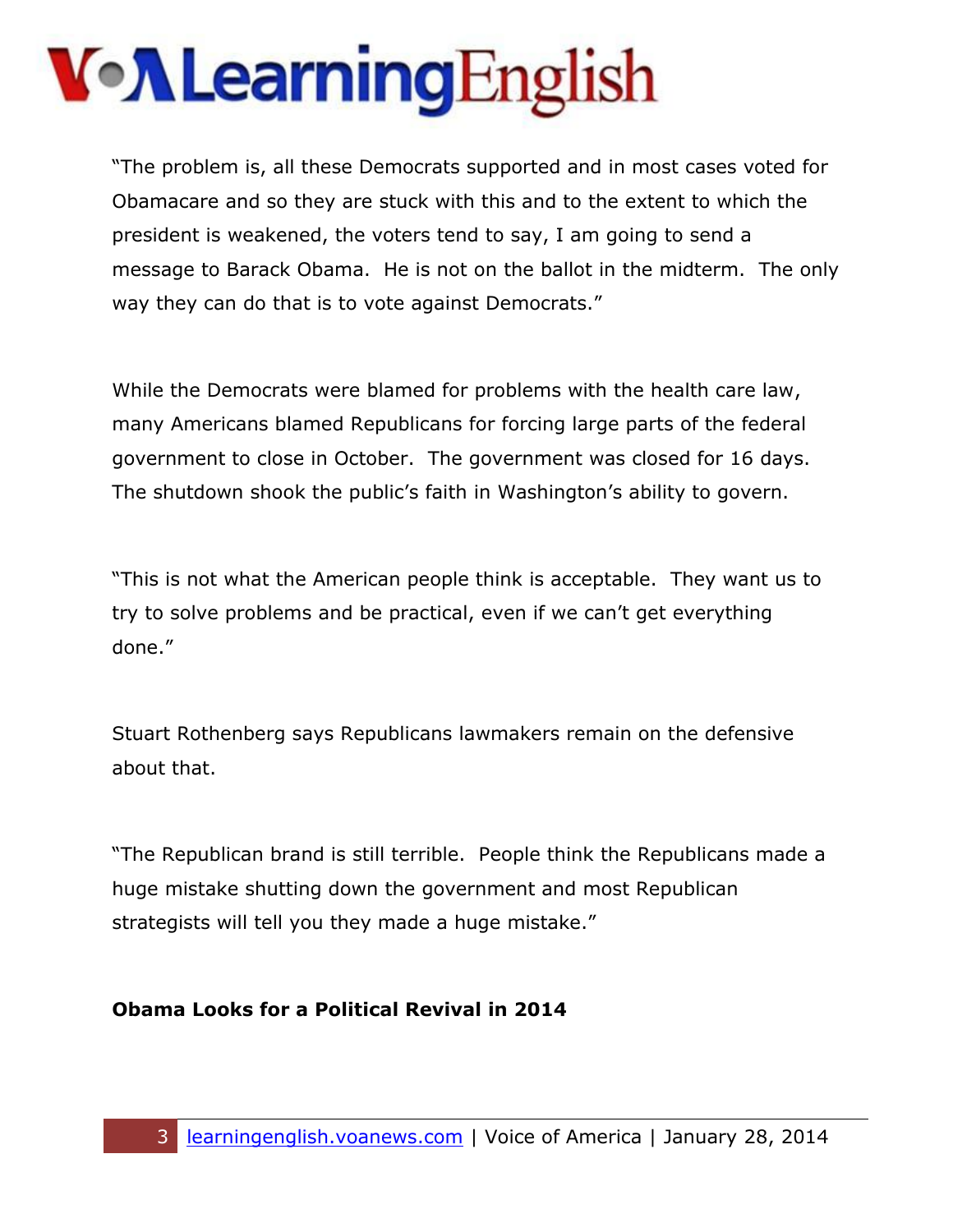## VollearningEnglish

Political experts predict that Mr. Obama will use his State of the Union speech to call attention to economic issues in the United States. With the economy showing signs of improvement, they say, he will likely note the need to make economic success available to all Americans.

"In other words, we have got to make sure that this recovery leaves nobody behind and we have got a lot of work to do on that front."

Mr. Obama may also talk about the issue of income inequality, and how best to narrow differences between the very rich and average Americans. Thomas Mann of the Brookings Institution calls this, the "Two Americas" issue.

"How is the economy doing, and that is both jobs and growth and wages. But behind that is economic inequality and the 'Two Americas' issue."

A recent study found that the earnings of the wealthiest one percent of the population rose 275 percent over the past 30 years. During this period, earnings for the 60 percent of Americans in the middle class rose by just under 40 percent.

Thomas Mann says Democrats hope that talk about the economy, especially economic fairness, will help their candidates in November.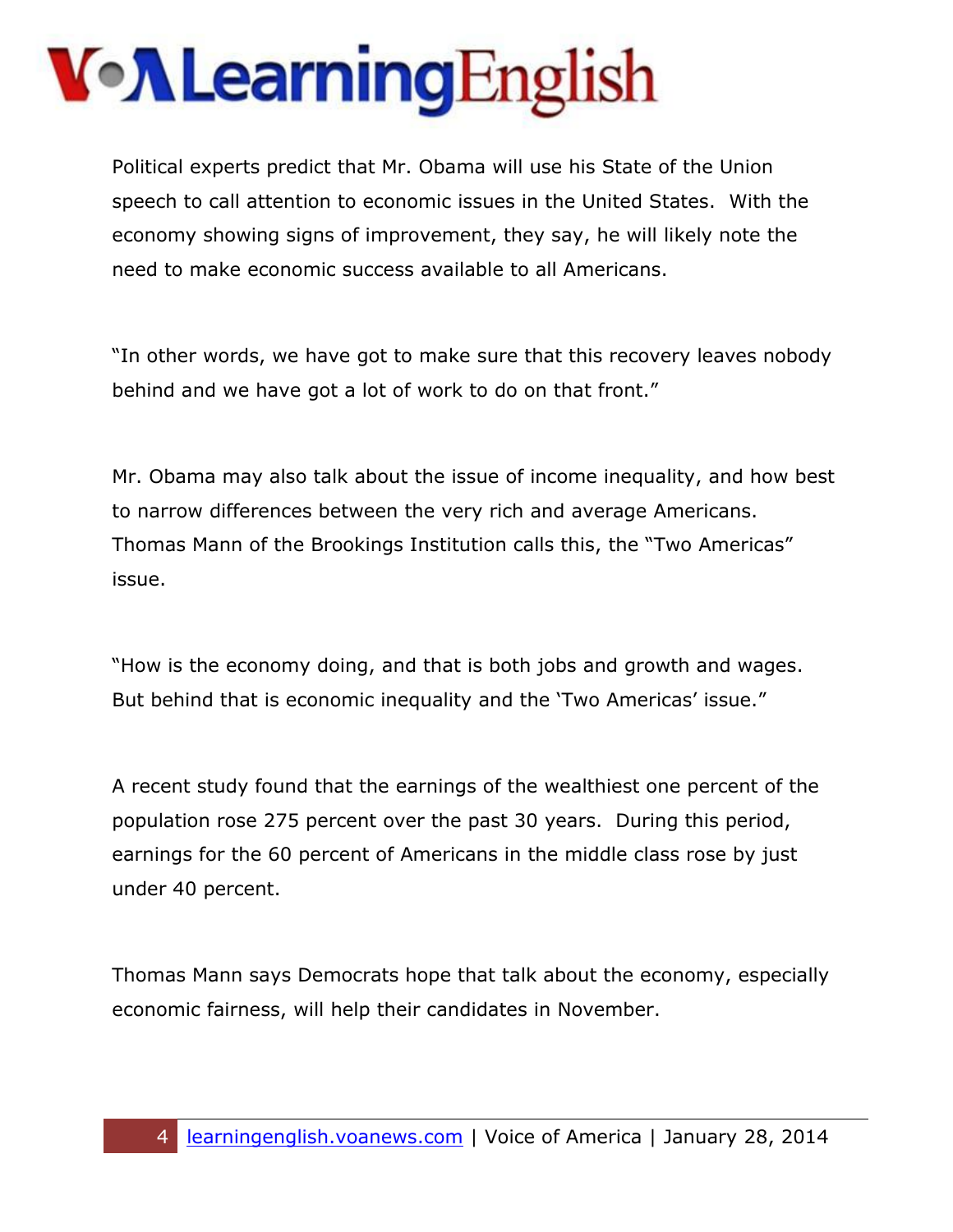Opposition Republicans say economic growth and creating jobs are also important goals for them.

Another one of their goals is limiting the size of the federal government. House Speaker John Boehner says slowing the growth of government social welfare programs is a Republican goal this year.

"Yet the president refuses, and Democrats refuse to discuss changes to those programs unless Republicans are willing to raise taxes. We are not going to raise taxes."

Ron Bonjean is a Republican strategist. He develops and executes action plans for the Republican Party. He says the health care law will be a main target for Republicans this year.

"It is health care at this point. It is the incompetence going on within the Obama administration on how that is being handled."

The State of the Union offers the president his best chance to set out a plan of action that includes domestic and foreign policy goals.

Political specialists say foreign policy issues could also affect the November elections. Two such issues are how to deal with Iran's nuclear program and the continuing terrorist threat from extremist groups around the world.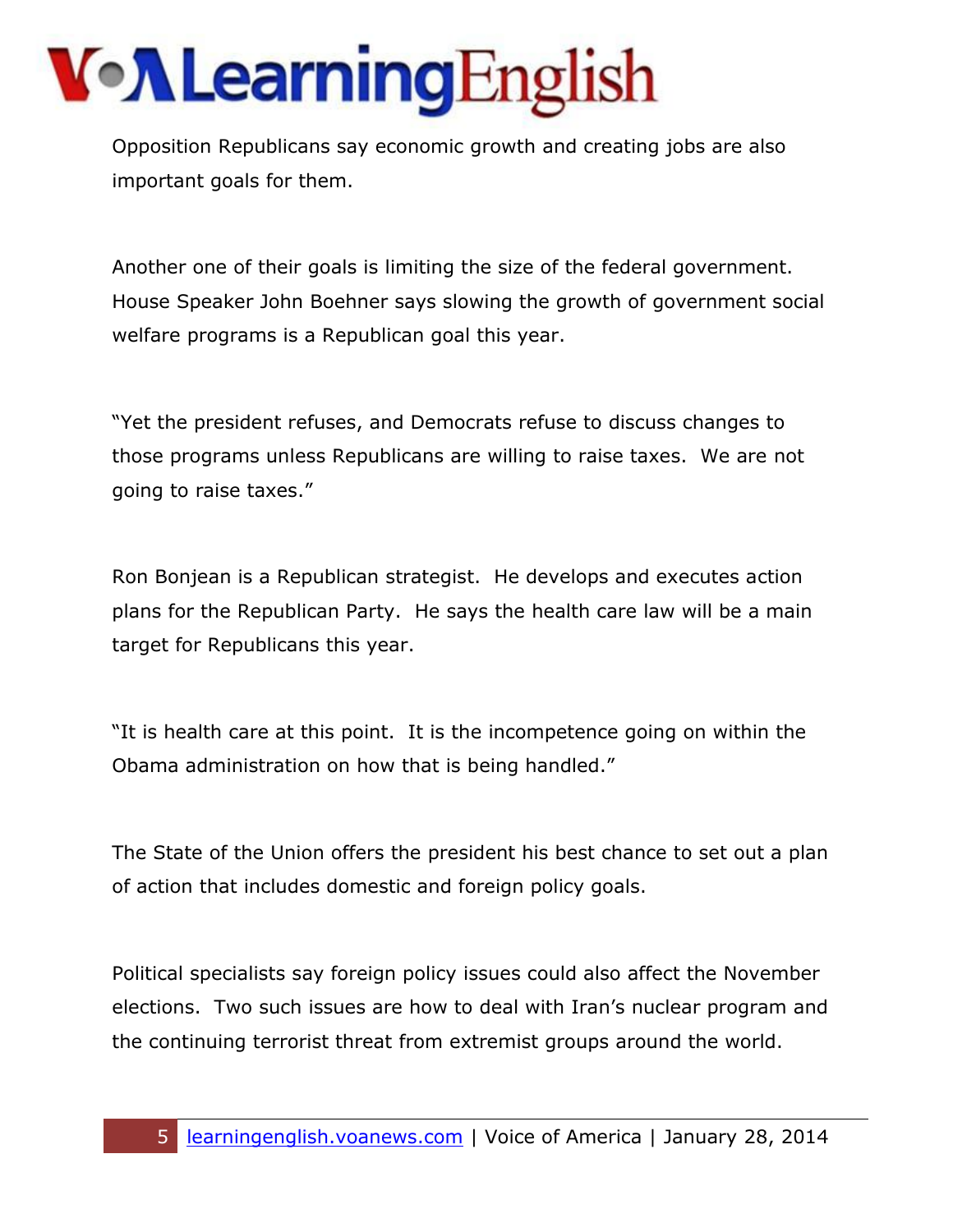## VollearningEnglish

All 435 seats in the Republican-controlled House of Representatives will be at risk this year. Most political observers believe Republicans will keep or increase their control in the House. The real battle will be for control of the Senate. Democrats currently hold a majority in the Senate. But many of the 35 Senate races this year take place in states where Republicans have a good record.

Political expert John Fortier says second term presidents often have trouble regaining their political influence. This can limit their ability to get new laws passed in Congress.

"Usually presidents see their popularity ebb away a bit. They are often facing a Congress of the other party or at least part of the Congress, and so the president does not have the ability to work his agenda through the Congress as he did at the beginning of his first term."

He says political battles leading up to the November elections could change things.

"The long term trend in midterm elections is they go against the president. I think the big question for Republicans is can they get enough seats to win the Senate?"

That is As It Is. I'm Bob Doughty. Thanks for spending time with us today.